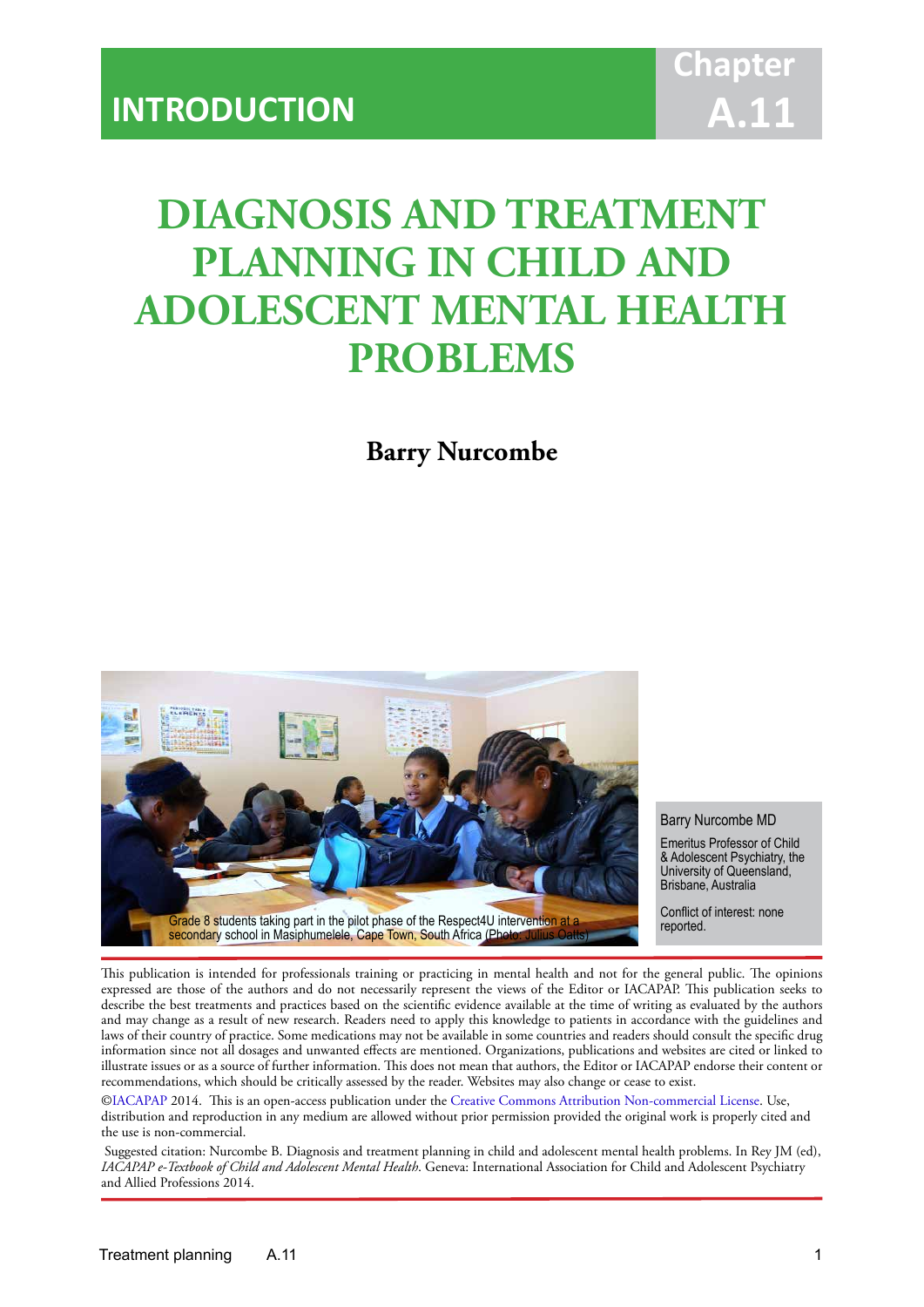The term *diagnosis* is derived from a Greek word meaning *distinguishing, discernment,* or *deciding. Diagnosis* was used by Hippocrates to refer to the process of medical reasoning. Today, it is applied to both the process and the product of decision-making.

Diagnosis has a number of functions, it:

- Allows clinicians to describe cases from a common perspective
- Enables the collection of data for administrative purposes
- Can be used for scientific purposes such as to collect cases of a similar nature and to expose them to contrasting treatments
- Is the key to treatment planning.

This chapter concerns the formulation of a diagnosis in such a manner as to facilitate individualized treatment planning.

A mental disorder is a clinically significant pattern of psycho-behavioural symptoms and signs associated with current distress or impairment experienced by the patient or people in the environment or with the risk of future distress or impairment. The concept of *disorder* falls short of the scientific validity of *disease.*  Disorder and disease convey *biological disadvantage* (Scadding, 1967). Some of the disorders described in DSM-5 (American Psychiatric Association, 2013) or ICD-10 (World Health Organization, 1992) may be distinctive and categorical; however, most are likely to be dimensional, with diagnostic 'cut-off' points that are determined arbitrarily or by statistical formulae. This is of particular importance when a number of behavioural disturbances coincide and it is debatable whether polymorphous dimensionality or categorical comorbidity apply. To the extent that it is dimensional, a disorder is likely to have been determined by a variable mix of genetic and temperamental factors with learned adaptive responses (e.g., conduct disorder), whereas a truly categorical disorder is likely to have a biological basis (e.g., Rett syndrome). Not all disorders or syndromes will prove to predominantly be categorically distinct; and some that appear to be categorically distinct today will eventually turn out to be heterogeneous.

The clinician combines the distinction of categorical prototypes with an eliciting of the dynamic factors involved in the genesis and perpetuation of the patient's condition. This chapter deals with the way a diagnostic formulation can be framed in such a manner as to assist treatment planning.

## **THE DIMENSIONS OF DIAGNOSIS**

It is useful to conceptualise diagnostic formulations in three axes or dimensions (see also Chapter A.10):

- **Biopsychosocial**
- Developmental and
- Temporal.

#### **The biopsychosocial dimension**

At any one time, a patient is composed of functions at biological (bottom), psychological and social (top) levels (e.g., molecular, cellular, and organ system

#### Do you have questions?

#### Comments?

[Click here to go to the](https://www.facebook.com/pages/IACAPAP-Textbook-of-Child-and-Adolescent-Mental-Health/249690448525378)  Textbook's Facebook page to share your views about the chapter with other readers, question the authors or editor and make comments.

Diagnosis was used by Hippocrates to refer to the process of medical reasoning. Today, it is applied to both the process and the product of decision-making.

#### **Categories** *versus* **dimensions**

A categorical diagnosis implies a clear, qualitative difference between having and not having a disorder (e.g., breast cancer) while a dimensional diagnosis implies a quantitative difference (e.g., hypertension).

There has been much debate about the merits and shortcomings of either approach. In practice, a categorical approach to diagnosis is clinically more practicable (e.g., indicating need for treatment). Nevertheless, most recent classifications (such as DSM-5) try to incorporate both approaches, for example, by including ratings of severity in diagnoses or by defining a 'spectrum' (e.g., autism spectrum disorders). For more details see Chapter A.3.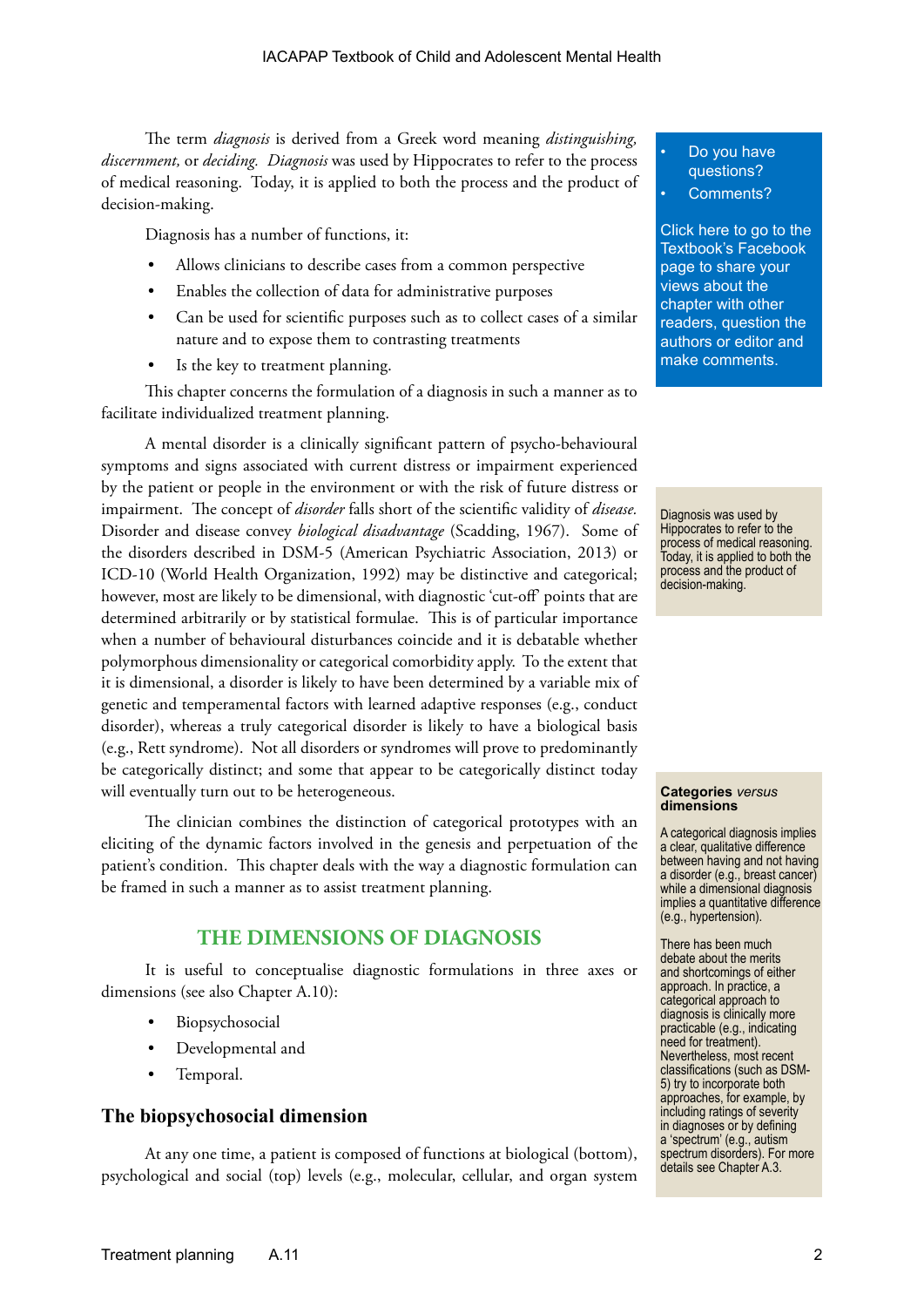functioning; unconscious and conscious psychological functioning; and familysocial adaptation). Each level emerges from the level below. No level can be reduced to the level below, although science may seek to find associations between levels (e.g., between molecular synaptic dysfunction and psychosis).

The physician analyzes the following levels in formulating diagnosis:

#### 1. *Physical level*

- Peripheral organ symptoms
- The immune system
- The autonomic nervous system
- The sensorimotor systems

#### 2. *Psychological level*

- Information processing (orientation, attention, memory, comprehension, judgement)
- **Learning**
- **Communication**
- Attitude to self and others
- Social competence
- Psychological symptoms
- Unconscious conflicts and ego defences

#### 3. *Social level*

- Family structure and dynamics
- Social relations
- School and occupational adjustment

#### **The developmental dimension**

The clinician evaluates the different systems within the biopsychosocial axis to determine whether any are abnormally *delayed*, *advanced*, or *deviant* in relation to what could be expected at the patient's age. Autism, for example, is associated with delayed and deviant development (e.g., in communication, social relations, and verbal reasoning). The developmental dimension is most important in the evaluation of children and adolescents.

#### **The temporal dimension**

A human life is like a film: it begins from somewhere, is seen as though in a freeze-frame, and is proceeding to a future. The temporal dimension requires an understanding of the following:

#### **Predisposition**

What are the physical, psychological or social influences − genetic, intrauterine, perinatal and early developmental − that predisposed the patient to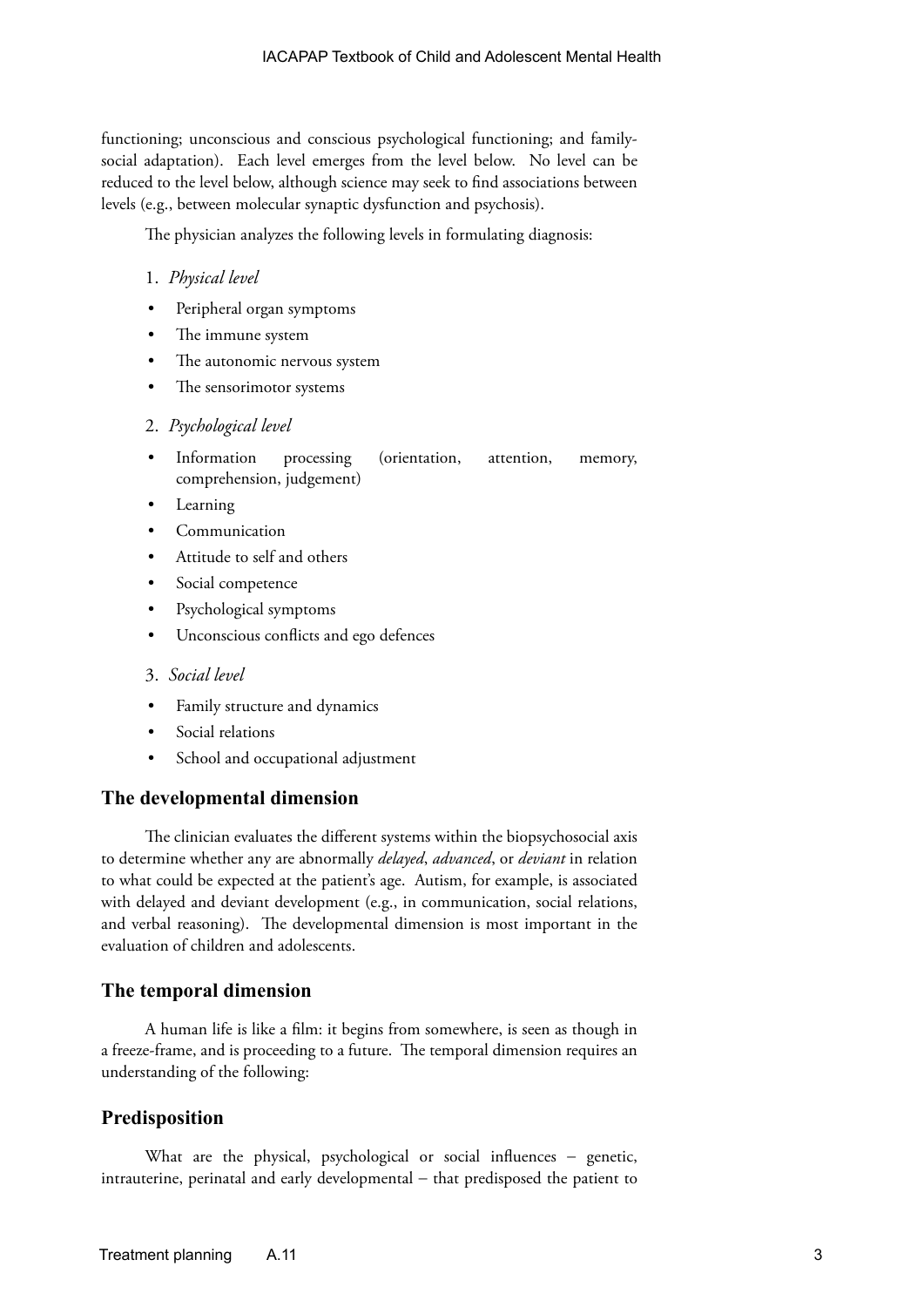be psychologically disturbed at the time of examination. Were there any sources of stress, trauma, or deprivation in the formative years?

### **Precipitation**

Is there evidence for a physical or psychosocial stressor that coincided with the onset of the psychological disturbance and could have pushed the individual into disequilibrium? Common stressors include physical illness (e.g., hepatitis causing depression), exposure to psychological trauma or loss, marital discord and separation. Some recent psychological stressors may be recapitulations of unresolved childhood traumata. Not all current problems are precipitated: some (e.g., autism) have gradually evolved from an earlier predisposing deviation or delay.

#### **Presentation**

It is useful to ask, *why now?* If a problem has been apparent for some time, why is the individual or the family presenting for help at this time. Has an additional stress caused failure in the previously compensated physical or psychosocial system?

## **Pattern**

The pattern of biopsychosocial symptoms and signs constitutes the current disturbance (phenomena representing the disorder or disorders identified according to DSM or ICD). Do the symptoms and signs represent a decompensation or impending decompensation of inadequate adaptation (with anxiety, somatization or the discharge of tension), the emergence of more primitive coping mechanisms (e.g., denial, repression, dissociation), the fragmentation of mental functioning (as in psychosis), or the residue of past decompensation (as in chronic conversion disorder)? Do the symptoms have an unconscious communicative or mimetic (imitative) function (as in some forms of conversion)? If so, what is being communicated and to whom? Are the symptoms predicated upon actual or imagined physical illness? If so, does the patient obtain secondary gain from the illness?

#### **Perpetuation**

Many psychological problems are short-lived; the precipitating stress dissipates or is coped with, sometimes with enhanced functioning. But what of problems that do not abate? What keeps them going? Does the precipitating factor persist in such a way as to perpetuate the disequilibrium? Do pathological coping mechanisms cause further stresses that keep the problem alive? An understanding of precipitation and perpetuation is essential to treatment planning.

#### **Prognosis**

What do you predict will be the outcome, with or without treatment? Does the condition warrant treatment or is it likely to abate spontaneously?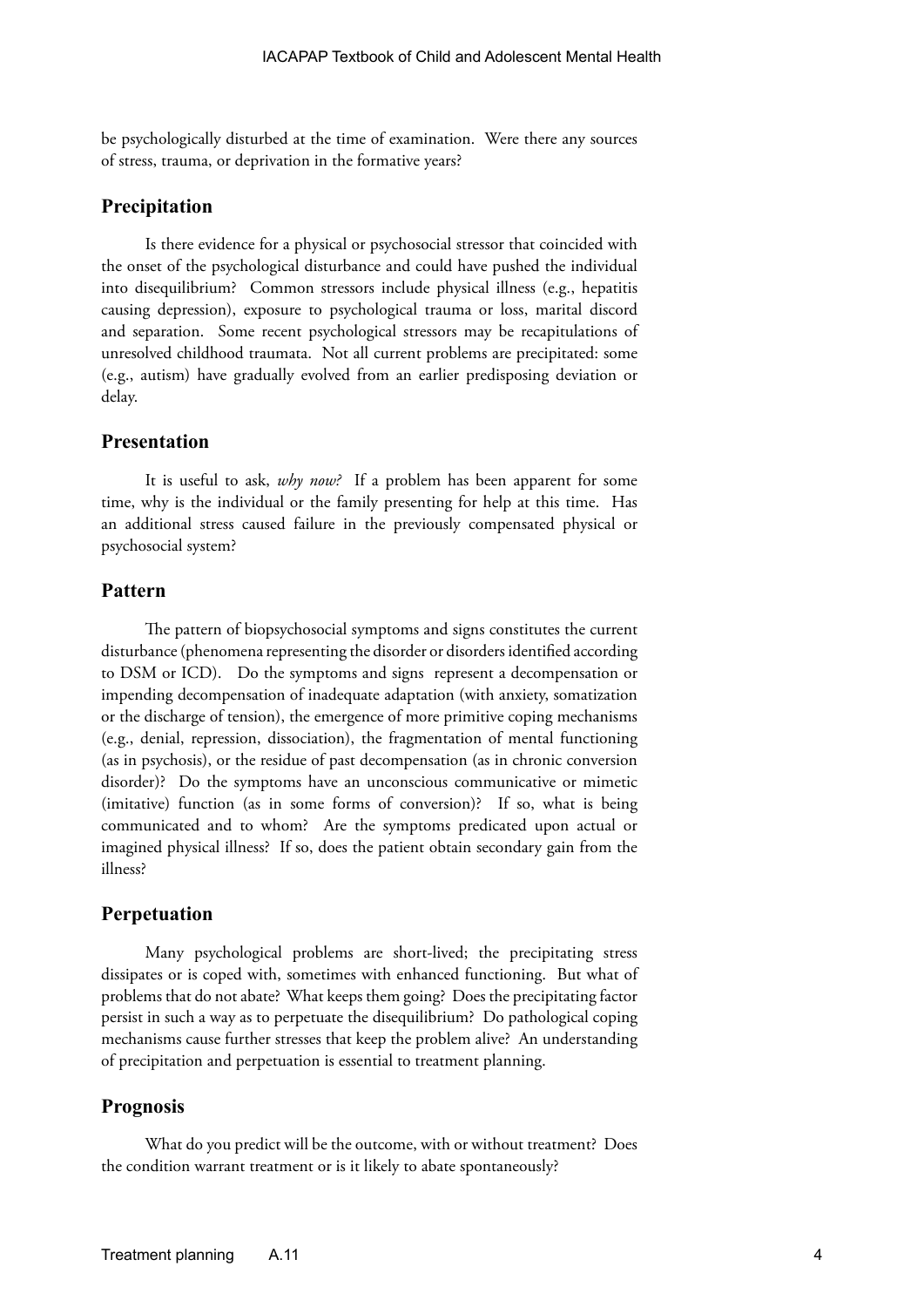# **Potentials**

Do not focus solely on problems and defects. What biopsychosocial assets does the patient have? Physical beauty, physical strength, artistic ability, sporting talent, social skill, mechanical ability, for example, can all be harnessed to compensate for defects or problems, in a comprehensive treatment plan.

The diagnostic formulation can be derived from a combination of biopsychosocial, temporal and developmental axes in a matrix, as illustrated in Figure A.11.1.

The biopsychosocial diagnosis (Nurcombe & Gallagher, 1986) helps the clinician to identify the foci of a treatment plan, the pivots around which treatment is designed. Other diagnostic systems (e.g., Amchin 1991; Faulkner et al. 1985; Leigh & Reiser 1993; Perry et al, 1987; Shapiro 1989; Sperry 1992; Sperry et al, 1992) have been proposed but only Shapiro (1989) gives adequate weight to psychodynamic, developmental, educational and family factors.

## **Figure A.11.1 Integrating the data as a diagnostic formulation: the diagnostic matrix**

|                      | <b>Predisposition</b> | <b>Precipitation</b> | <b>Pattern</b> | <b>Perpetuation</b> | <b>Potential</b> |
|----------------------|-----------------------|----------------------|----------------|---------------------|------------------|
| <b>Physical</b>      |                       |                      |                |                     |                  |
| Psychological        |                       |                      |                |                     |                  |
| <b>Family/Social</b> |                       |                      |                |                     |                  |



Children performing at the opening ceremony of the 2010 IACAPAP World Congress in Beijing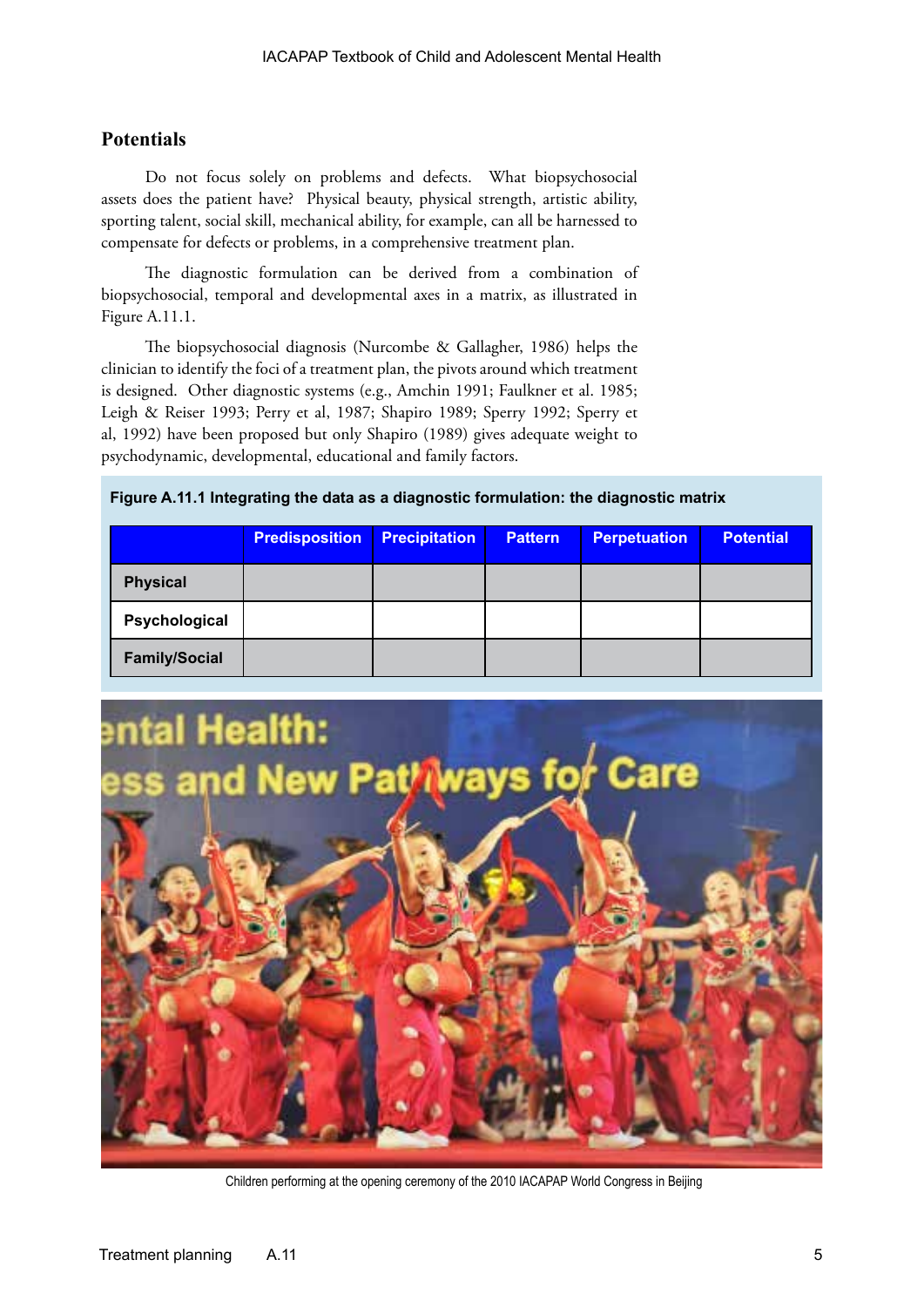## **CASE EXAMPLE: THE DIAGNOSTIC FORMULATION**

Janet, aged 17 years, is the first-born child of divorced parents. She has one brother (aged 10 years) and a half-brother (aged 2 years) born to her father's second wife. Janet has been referred by her family practitioner who is concerned about her depression, suicidal ideation, and self-cutting following date-rape 18 months before. Janet had only recently revealed the rape to her doctor. She did not wish to complain of it to her mother or the police. Her doctor wondered if she had posttraumatic stress disorder.

Janet presents as an attractive, stylishly-dressed young woman who relates well to the examiner, appearing mature for her years. She weeps briefly when she explains what happened to her 18 months before. The house was empty because her mother and brother were visiting a relative. Janet brought home a casual male school friend who overpowered her and had forcible sexual intercourse with her. Afterwards, Janet felt outraged, guilty, and "out of touch" with the world and her body. She did not tell her mother or the police because she was aware of how foolish she had been. In fact, she had been having sexual intercourse with a number of boys, not out of love ("I'm too young for love") but because she wanted to feel someone close to her. Asked to reflect upon why she wanted someone close to her, she told the following story.

About three years before, her father, a teacher, was away from home, attending an educational course in another city. One day, he telephoned his wife to say that he had fallen in love with another woman and wanted a divorce. He did not return home. Janet's mother, a realtor, was devastated. Janet supported her and assumed much of the mothering of her younger brother.

After her parents divorced two years before, Janet began to visit her father, her stepmother, and her baby half-brother. However, her father whom she had previously adored ("I was Daddy's girl") was critical of her, complaining that she had gained a little weight (five pounds) after she stopped dancing following an ankle injury. He and she quarrelled. He told her she was ungrateful and disrespectful. Her stepmother supported her father. Janet stopped visiting her father about twelve months before, and had not spoken to him since.

Janet complained of depressive feelings without insomnia or change of appetite. She had vague thoughts of suicide. Sometimes she felt "out of touch" with her body and the world around. From time to time she cut her upper thighs with a razor blade in order to relieve a feeling of emotional "deadness".

Janet's mother knew nothing of the date rape, and the clinician did not speak of it to her. She said that her daughter had become depressed and irritable since the divorce. She, herself, had been treated for depression in the aftermath of the separation, but she had recovered and was now working full-time. She was estranged from her ex-husband and did not communicate with him.

There is no family history of mental disorder, learning problems, or antisocial behaviour. Janet's mother said that her pregnancy with, and delivery of, Janet were normal. Janet was a wanted child whose developmental milestones were advanced. She was close to both parents,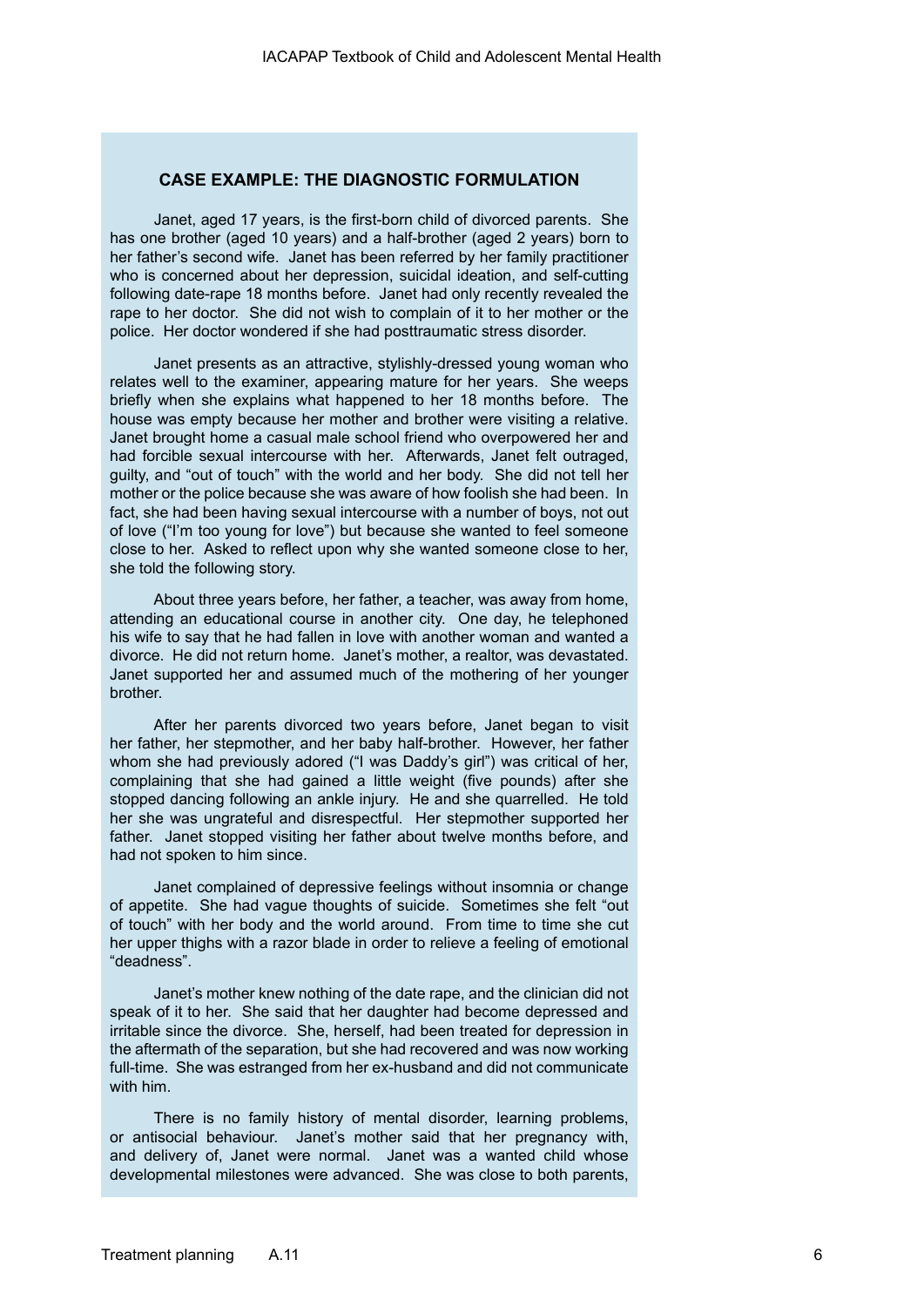but particularly to her father whom she idolized. She had always been "a second mother" to her younger brother. She had had no significant medical illnesses, surgery or accidents. A bright child, she had always been a good scholar. She planned to go to college.

#### **Diagnostic formulation**

Janet is a 17-year-old Caucasian adolescent female from a middleclass background, the oldest of three siblings. Her early life was uneventful and she grew up a bright, sociable child very close to her adored father. This close bond to the father predisposed her to a depressive disorder precipitated by the unexpected abandonment of his family by her father. In the aftermath, she supported her depressed mother and mothered her brother. However, she fell out with her father who, possibly because of his own guilt, became critical of her. She became estranged from him when she felt displaced in his affections by her two-year-old half-brother. Searching for emotional relief, she became sexually promiscuous. The rape occurred in this context. Her depressive symptomatology then became complicated by guilt, self-hatred, depersonalization, vague suicidal ideation, and self-cutting (to relieve emotional unresponsiveness). Her current psychiatric condition is perpetuated by the loss of her father, and her failure to communicate with her parents about her predicament. With appropriate treatment, the prognosis is good. Without treatment, her depression is likely to become chronic and her adult emotional relationships empty, unfulfilling, and conflictual. However she has many strengths, particularly intelligence, social skills, and artistic ability (ballet).

In summary, Janet has a mild depressive disorder. She does not have posttraumatic stress disorder (lacks flashbacks, nightmares, or autonomic hyperarousal), but she suffered an acute stress disorder, now attenuated in the aftermath of date rape, with depersonalization and suicidal ideation. A goal-directed treatment plan will be designed in the next section.

## **MODELS OF TREATMENT PLANNING**

Four styles of treatment planning are used by clinicians. The first is intuitive, the others are deliberate:

- 1. Therapy matching
- 2. Problem orientation
- 3. Focal inpatient treatment planning
- 4. Goal-direction

## **Therapy matching**

This is the natural mode, the pattern-matching technique used by most clinicians. Given a clinical pattern (e.g., seven-year-old male child; hyperactive, fidgety, inattentive and impulsive; learning problems; parents coercive and punitive; intelligence probably at the lower end of the average range) the clinician matches a diagnostic and treatment plan (e.g., intelligence and educational testing; parental and teacher education; possible remedial education; stimulant medication; possible behavioural program to facilitate concentration). The child's progress in treatment is assessed globally until the family is satisfied that the child has improved, or is dissatisfied and terminates treatment.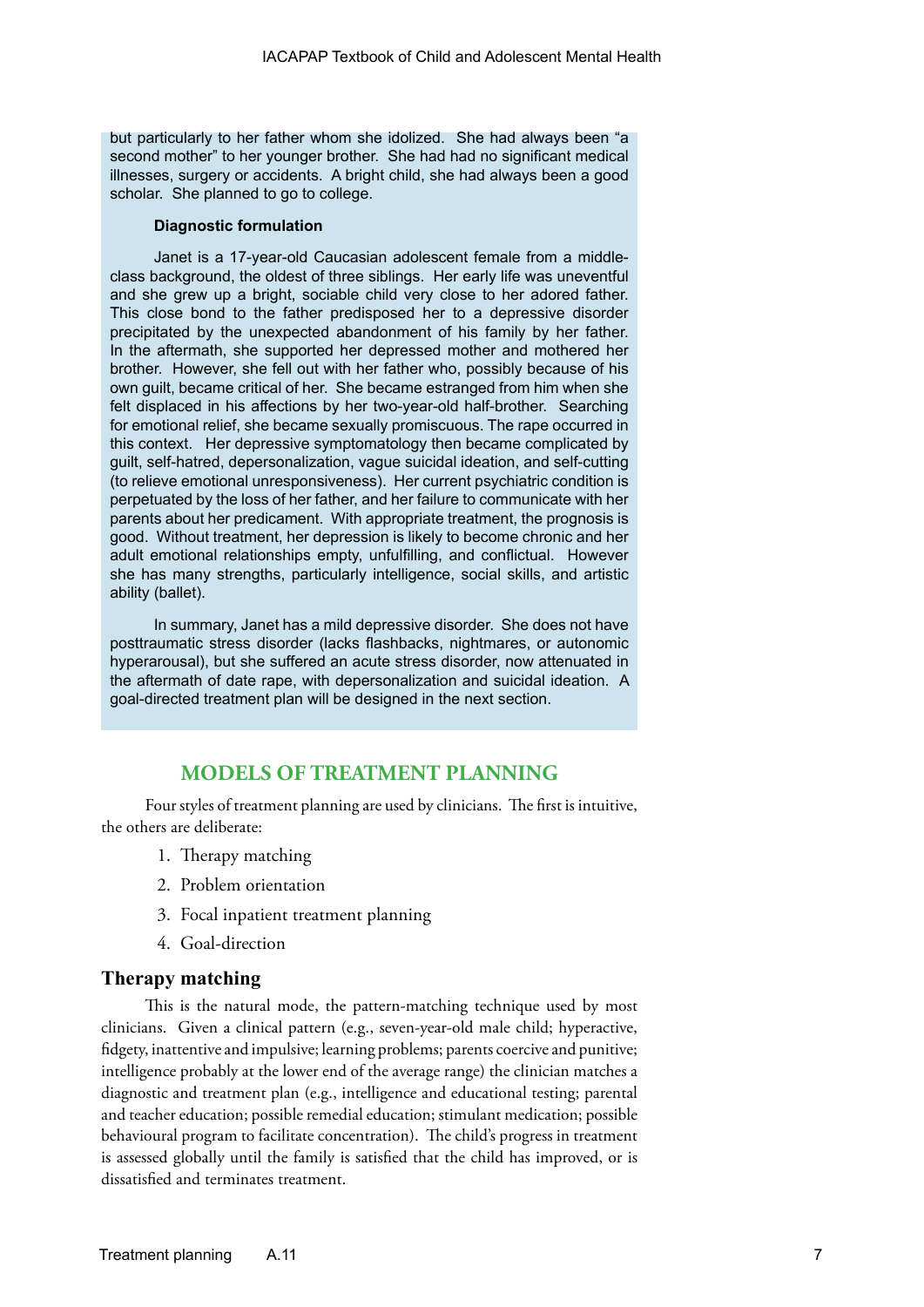Although therapy matching is rapid, efficient, and *natural*, it has serious defects. The absence of specific foci and estimations of the time required to produce change in the foci leads to vagueness and potential "drift": the therapist is not held accountable for deciding if the treatment plan is working and for changing treatment if it is not. When a clinical team is involved in providing treatment, as in an inpatient setting, it may become uncoordinated since the team lacks an explicit logic for role assignment and joint decision making.

## **Problem orientation**

Weed (1969) introduced the *problem-oriented record* to medicine in order to overcome the lack of coordination between highly specialized inpatient programs. In the Weed system, diagnostic and treatment problems are extracted from the data base. The problems either become inoperative or are stated as categorical diagnoses for which specific treatment or treatments are prescribed. Subsequently, therapeutic problems remain active, become inactive, or are resolved. The explicit logic of the system fosters communication and collaboration, and prevents the patient from slipping through the cracks between organ specialities.

Unfortunately, problem orientation has not been successful in psychiatry. Grant & Maletzky (1972) recommended that psychiatric problems be stated as deviant behaviours in need of extinction or deficient behaviours in need of enhancement. However, there are no guidelines for extracting problems from the data base or deciding how they should be integrated. Too often, the problemoriented record degenerates into a fragmented list of *behaviours* that misses the gist of a dynamically interacting pattern. Thus, it risks being regarded by the treatment team as "paper work" undertaken to satisfy external review.

#### **Focal Inpatient Treatment Planning**

Harper (1989) introduced *focal planning* to facilitate treatment in inpatient settings. The clinician identifies one focal problem, formulates it in operationalized terms, and ties treatment to diagnosis by means of explicit objectives. Employing explicit, jargon-free language, the plan is accessible to both the clinical team and the patient and family. Focal treatment planning is closely allied to *goal-direction*.

#### **Goal-Directed Planning**

Goal-direction was introduced by Nurcombe & Gallagher (1986) and Nurcombe (1989). Pivotal treatment foci are extracted from the diagnostic formulation. Pivotal foci are those aspects of the diagnosis that are both alterable and likely to produce the greatest overall effect when changed. In choosing goals and treatment the clinician must have regard to the time, funds, and resources available. In contrast to focal inpatient treatment planning, goal-direction is applicable to all treatment settings: inpatient treatment, for example, aims at the rapid *stabilization* of dangerous behaviour prior to extended treatment. Residential or outpatient treatment involves one or a combination of the *resolution*  of conscious or unconscious conflict, the *remediation* of defect, *re-education, rehabilitation,* the *reconfiguration* of the family, and the *promotion* of strength and assets to compensate for defect.

The problem-oriented record was initially introduced to medicine in order to overcome the lack of coordination between highly specialized inpatient programs. Unfortunately, problem orientation has not been successful in psychiatry.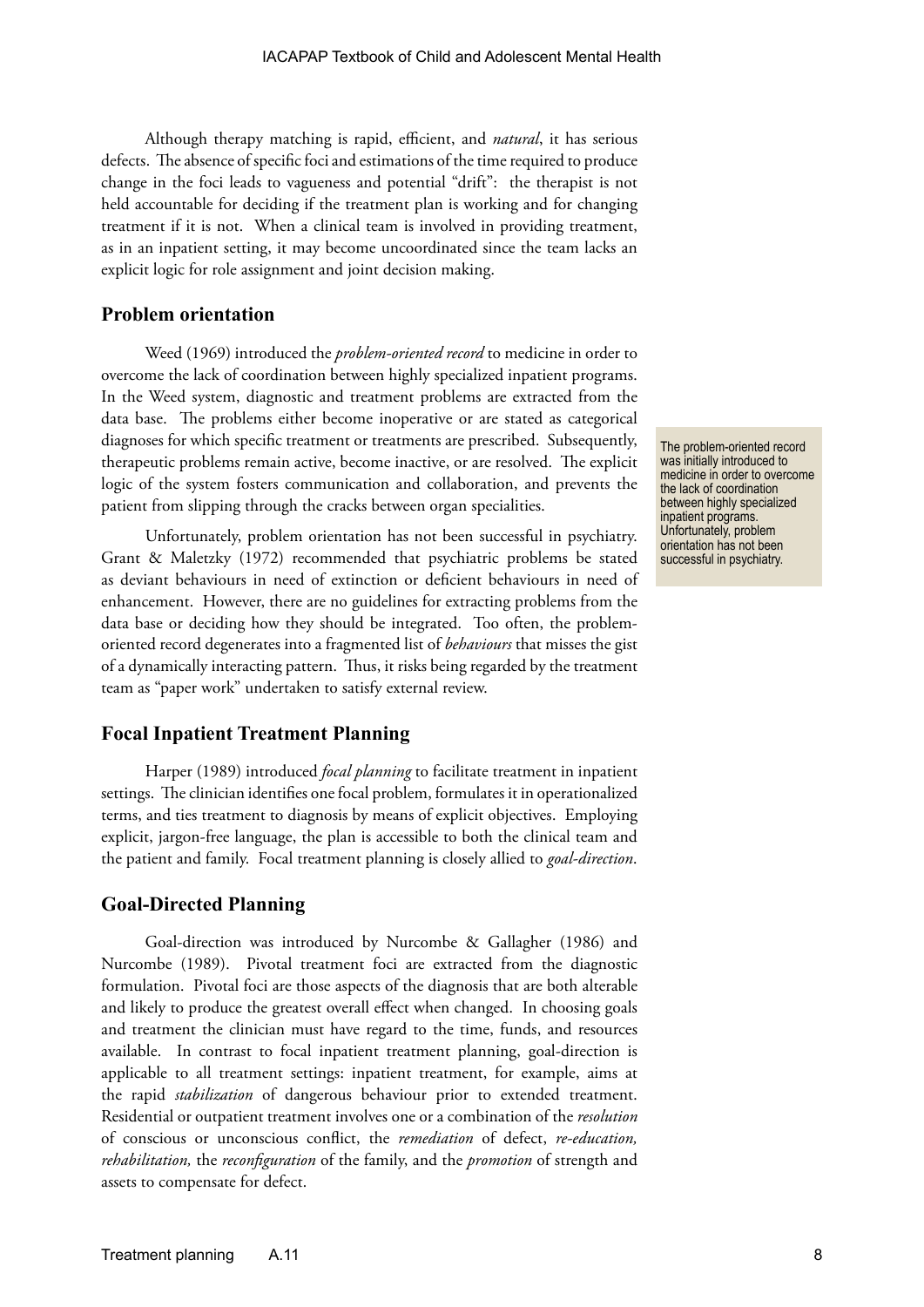# **DESIGNING A GOAL-DIRECTED TREATMENT PLAN**

The steps of goal-directed treatment planning are as follows (Figure A.11.2):

- 1. Identify pivotal problems and potentials
- 2. Rewrite the problems/potentials as goals
- 3. Estimate the time required to reach each goal
- 4. For each goal identify at least two objectives
- 5. For each goal decide a treatment or treatments in accordance with the evidence base, sociocultural appropriateness, and the resources available
- 6. For each goal/objective identify a monitor to determine if treatment is progressing or if the goal has been attained.

## **Identify problems and potentials**

The solo clinician (or clinical team in conference) extracts from the biopsychosocial diagnostic formulation those pivotal problems or potentials

## **Figure A.11.2 Goal-directed planning**

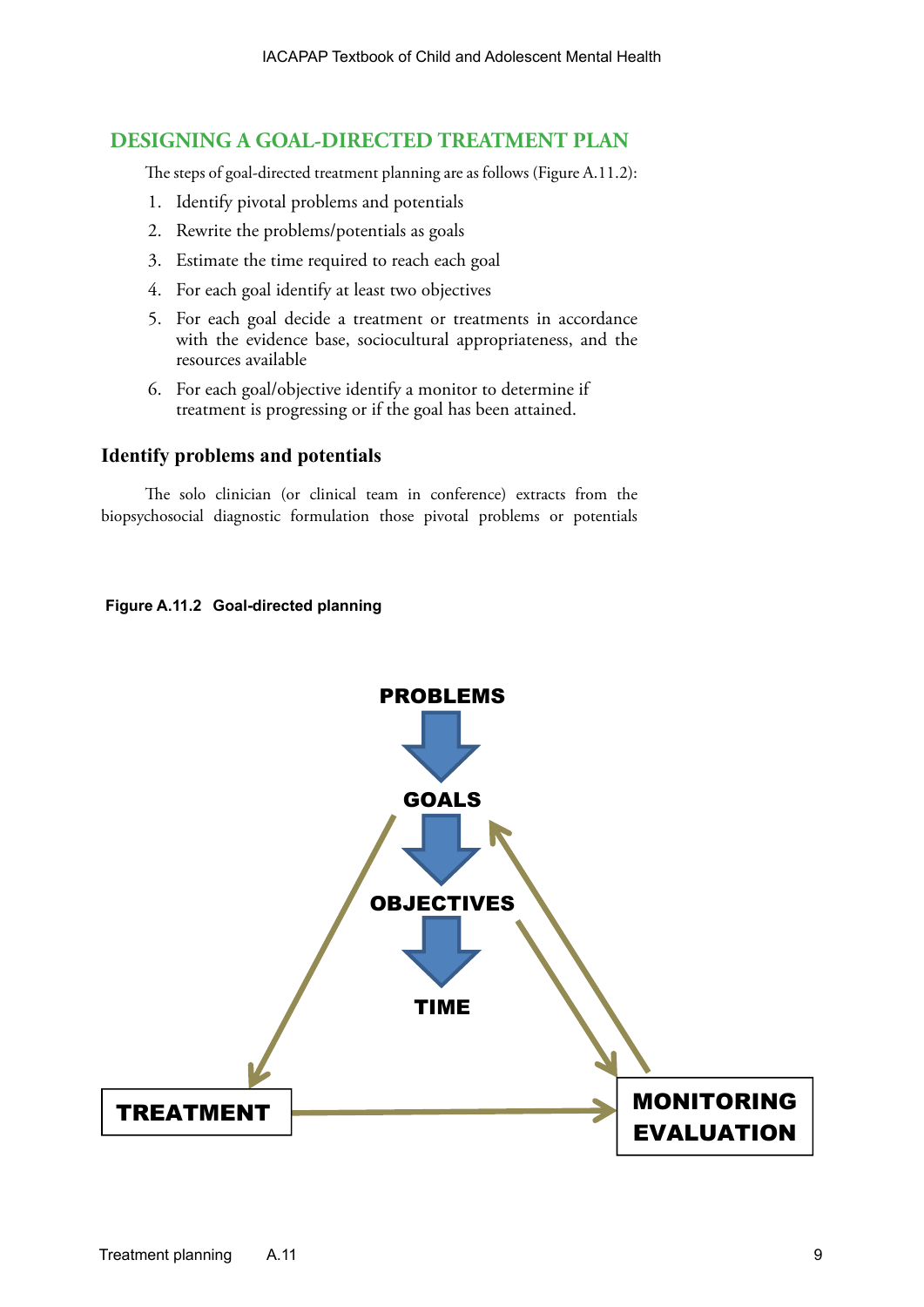which, if altered, removed or enhanced, are likely to produce the greatest benefit. For example:

- The physical or psychosocial stresses that predispose the patient to develop a disturbance in the future.
- The physical or psychosocial stressors that perpetuate the current disturbance
- The physical, psychosocial or administrative factors that led to the patient's referral
- Factors from the current biopsychosocial pattern that are capable of change: physical and neuropsychological dysfunction; symptoms considered as coping style.

Stabilization, remediation or compensatory goals are abstracted from the formulation by asking these questions:

- Which symptoms, signs, impairments, behaviour, emotions, *dispositions or dysfunctions must change if the patient is to be treated at a less restrictive level of care?*
- Which precipitating or perpetuating factors can be changed or *eliminated?*
- Which potentials can be promoted in order to compensate for *dysfunction or defect?*

Typically, four to six problems and one potential are required for a comprehensive plan. Generally speaking, problems are *behavioural* (e.g., selfcutting), *psychological* (e.g., unresolved conflict concerning childhood sexual abuse, *familial* (e.g., parent-child estrangement or parental dissension), *social* (e.g., poor peer relations), *educational* (e.g., learning disability), or *medical* (e.g., unstable diabetes mellitus). Each problem and potential represents what the clinician or team aims to help the patient and family address.

# **Rewrite problems/potentials as goals**

Treatment aims to change problems/potentials, for example:

- Reduce the intensity of depressive mood
- Reduce the frequency of compulsive behaviour
- Resolve conflict concerning past abuse
- Foster more empathic parent-child communication
- Promote consistent, supportive parental discipline (i.e., reverse coercive parenting)
- Foster (enhance) artistic ability.

# **Choosing the therapies**

For each pivotal problem or potential, the clinician selects a therapy or set of therapies appropriate to the patients' and families' needs, using these criteria. In this kind of case which therapy:

- Has the greatest empirical support (i.e., evidence base)?
- Is the least risky (e.g., with fewer side effects)?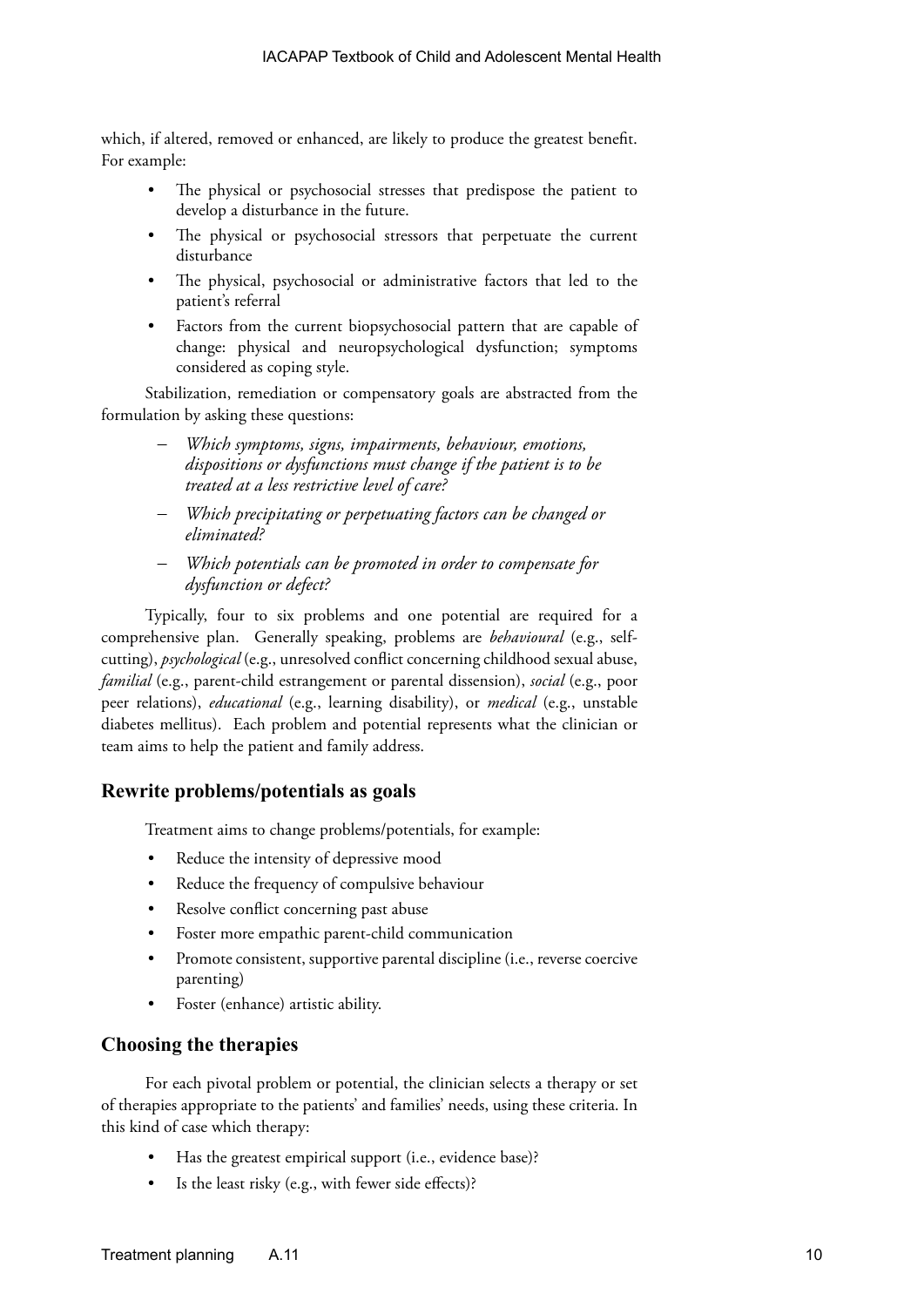- Best matches the clinical resources available?
- Is the most economic of time and money?
- Best matches the family's sociocultural characteristics?

### **The target date**

The clinician estimates how long it will take for the therapy or therapies to be effective (i.e., for the goal to be attained). The date is a benchmark against which progress can be gauged.

## **Designing the objectives**

An objective is what the patient or family will be like when a goal is attained, in contrast to a goal which represents what the clinician or team aim to do to help the patient. Written objectives are samples of behaviour that monitor goal attainment. Objectives also indicate the degree to which a goal will be attained. A goal without an objective risks becoming an empty abstraction. Objectives without goals run the risk of missing the gist of the matter. Here is an example from inpatient treatment:

*Goal***:** Reduce the intensity of depressive mood/suicidal ideation

#### *Objectives***:**

- On daily mental state examination, the patient will reveal no depressive affect and no suicidal ideation for two continuous weeks
- Nurse observers will note that the patient is mixing with peers
- The teacher will report that the patient is applying herself to schoolwork
- The parents will report that the patient is no longer depressed and that she is making constructive plans.

## **Evaluation**

In some cases, physical measures (e.g., body weight in eating disorder), symptom counts (e.g., attempts at self-injury in autistic disorder) or test results (e.g., change in rating scale scores) can be used. However in many cases, empathic mental status examination is the most appropriate method of evaluation.

The process of Goal-Directed Treatment Planning is illustrated in figure A.11.2. Essentially, the clinician asks:

- What is the destination (*goal*)?
- By what route will the patient get there (*treatment*)?
- How will you know the patient is on track to, or has reached, the destination (*objectives*)?

#### **Teamwork**

Goal-directed treatment planning allows a clinical team to plan, collaborate, and implement treatment from a common intellectual scaffolding. Each team member knows what he or she must do to implement therapy and monitor the • An **objective** is what the patient or family will be like when a goal is attained.

• A **goal** represents what the clinician or team aim to do to help the patient.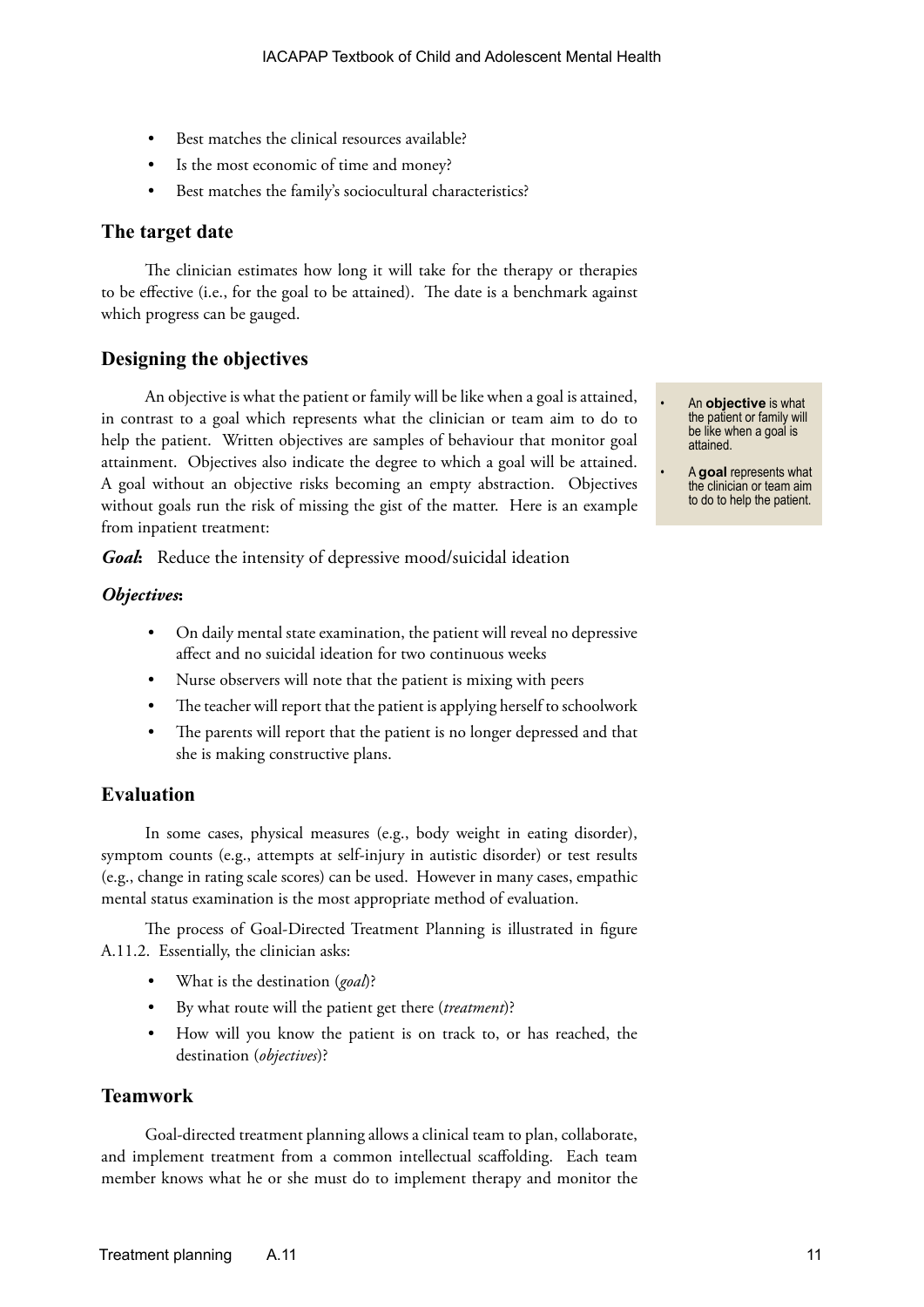objectives. Communication with external reviewers becomes clearer and more concise.

#### **Negotiation with the Family**

The diagnostic formulation and treatment plan is discussed with the family. The goals, therapies, and cost (in terms of time and money) are described. The family has the opportunity to agree or disagree with, or modify, or make choices, within the plan. The family and the clinician or team agree to collaborate, signing the plan, a copy of which is made available to the family. Thus, fully informed consent is obtained.

## **Revision**

Attention to the objectives will alert a clinician if treatment stalls, the patient deteriorates, or unacceptable complications arise. The master plan may need to be revised. Do the goals adequately represent the essence of the patient's disorder? Are the goals and objectives practicable? Do the objectives reflect the goals? Are the prescribed therapies appropriate, and are they being delivered faithfully? Should the goals and objectives be rewritten?

## **DISADVANTAGES AND OPPORTUNITIES**

Goal-directed treatment planning takes time to master. It is best taught by modelling in workshops and case conferences. Some clinicians are reluctant to specify target dates or objectives. Others resent the time required to produce "paperwork", preferring to operate in an intuitive, therapy-matching mode. Psychodynamic goals are admittedly more difficult to frame in contrast to medical, educational or behavioural objectives. However, once a plan has been articulated, the educational, communicative, regulatory, and medico-legal advantages become apparent. Finally, goal-directed plans can facilitate research into the relative effectiveness of different therapies.

## **CONCLUSION**

The reliability with which clinicians make psychiatric diagnoses has improved since the introduction of the DSM. However, the validity of DSM diagnostic categories is uncertain. Insel (2013) points [out that the DSM diagnostic](http://www.youtube.com/watch?v=mBTxN72Mv4E) 

> Click on the image to view Dr Nurcombe summarise goal-directed treatment planning (2:44)

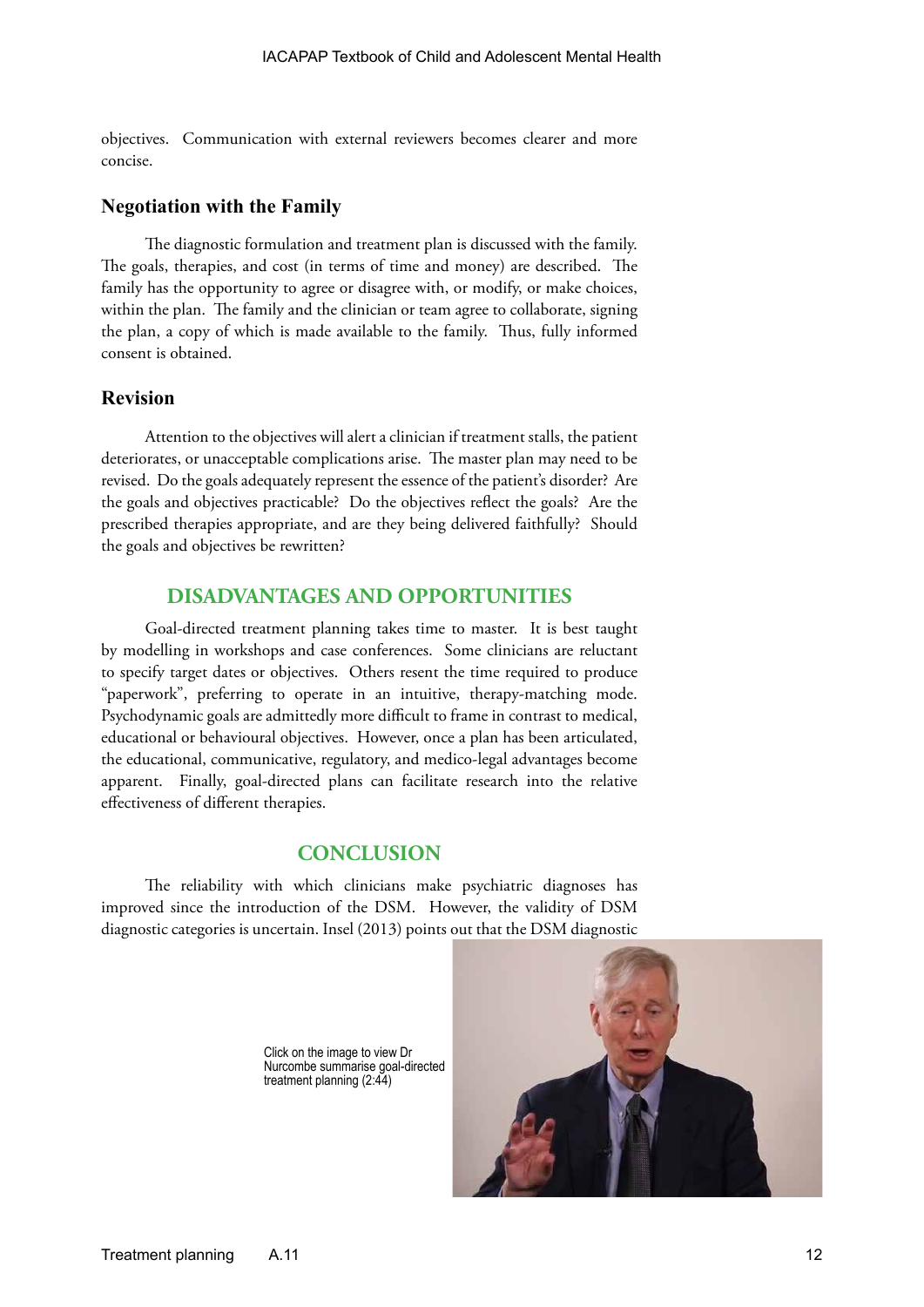## **CASE EXAMPLE: THE TREATMENT PLAN**

To return to Janet, the 17-year-old with depression, suicidal ideation and self cutting following date rape superimposed on unresolved grief caused by paternal loss, the following pivotal problems and potentials can be identified:

- Depression/suicidal ideation
- Unresolved grief following loss of father
- Unresolved stress reaction following date-rape with self-hatred and self-cutting
- Poor family communication; parent-parent and father-patient estrangement
- Artistic ability.

These problems can be rewritten as five goals:

- 1. Relieve depressive mood and eliminate suicidal ideation
- 2. Resolve grief following loss of father
- 3. Resolve stress reaction following date rape
- 4. Foster better parent-parent and parent-child communication
- 5. Promote artistic ability

For each goal, the following therapies could be instituted:

- *1. Relieve depressive mood:*
	- Individual psychotherapy (dynamic or interpersonal), weekly, for 12 weeks, tapering off up to six months
	- Antidepressant medication (if psychotherapy alone after four weeks is ineffective)
- *2. Resolve grief following loss of father*
	- Individual psychotherapy, as above
- *3. Resolve stress reaction following date rape*
	- Individual psychotherapy, as above
- *4. Enhance family communication*
	- Family therapy, weekly for 3 months
- *5. Foster artistic ability*
	- Encourage patient to resume ballet training.

Treatment, thus, involves a combination of individual psychotherapy, antidepressant medication, and family therapy, adjusted and titrated according to the patient's progress over six months.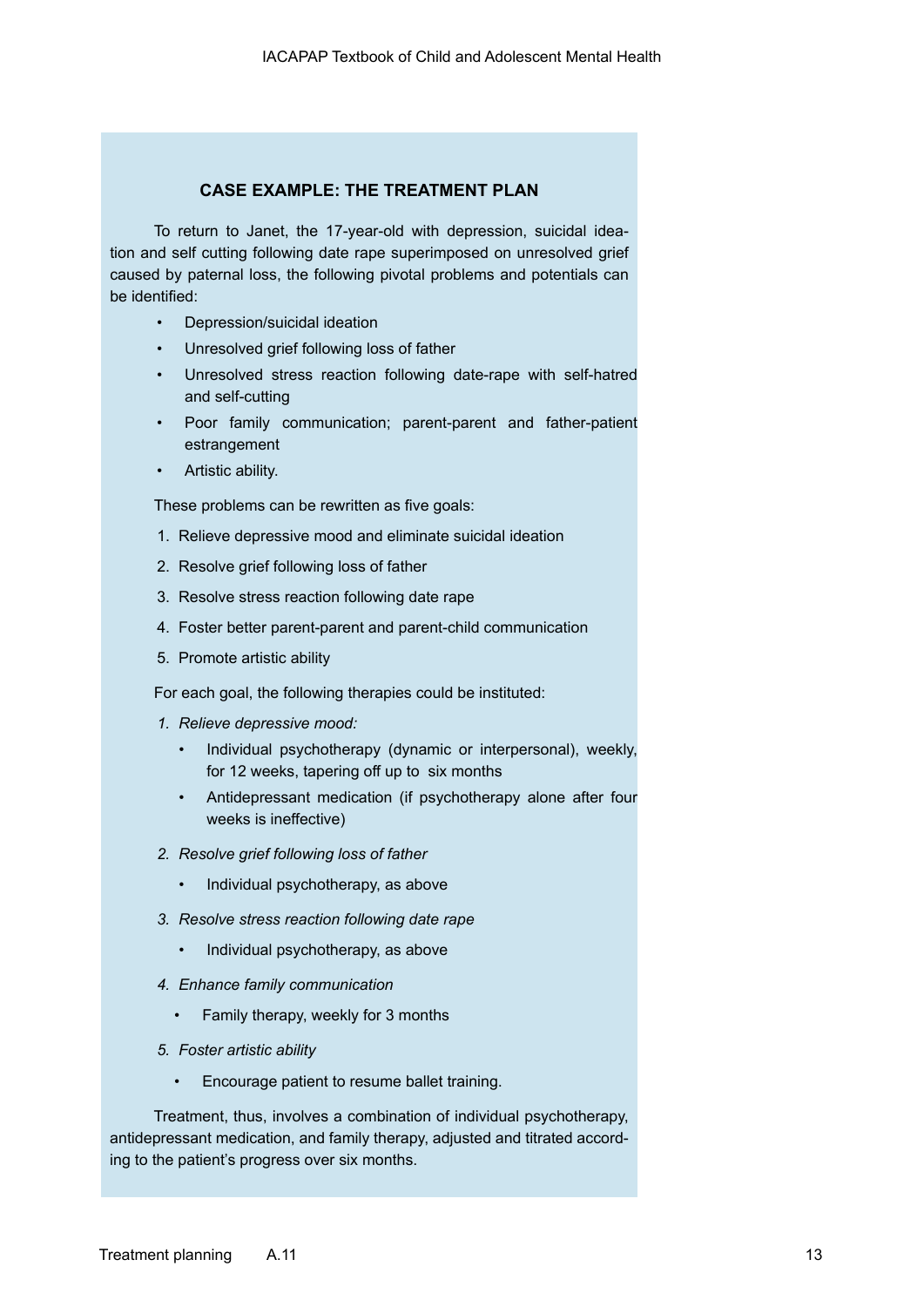The objectives for each goal are as follows:

- *1. Relieve depressive mood*
	- No depressive mood (or a score in the non-clinical range in a depression rating scale) or suicidal ideation on mental status examination for two months.
	- Good peer interaction without sexual promiscuity
	- Satisfactory school progress.
- *2. Resolve grief*
	- In individual therapy, the patient will appreciate the connections between loss, depression, the need for love, and sexual promiscuity.
- *3. Resolve stress reaction*
	- In individual therapy, the patient will understand the connection between rape trauma, low self-esteem, and self cutting
	- No self-cutting for one month.
- *4. Promote family communication*
	- Parents will be able to plan together in Janet's best interests
	- Janet will be able to tell her parents how she was affected by their separation
	- Janet will resume visits with her father and these will be mutually satisfactory.
- *5. Foster artistic ability*
	- Janet will resume ballet training.

system is based on the consensus of committees about symptom clusters, not on objective measures. Symptoms alone rarely indicate the best treatment. Insel recommends that psychiatry design a classificatory system linked to cognitive, neural circuit, and genetic biomarkers. Such a system, he contends, is more likely to be an accurate guide to treatment.

However, psychological disturbance varies in specificity from categories (e.g., bipolar disorder) to dimensions (e.g., borderline personality disorder). Some disorders are related primarily to psychosocial predisposition, precipitation and perpetuation, and treatment must be directed to individual and family psychopathology as well as to the biology of anxiety or depression, for example.

The biopsychosocial diagnostic formulation and Goal-Directed Treatment Plan are designed to account for both the biological and the psychosocial factors at the heart of psychopathology. It contrasts with reductionistic approaches that deal exclusively with either biological or psychosocial factors alone.

**EXERCISES** [Practice these skills in the case in the Appendix](https://www.facebook.com/pages/IACAPAP-Textbook-of-Child-and-Adolescent-Mental-Health/249690448525378) **EXERCISES** 

## Do you have questions? Comments?

Click here to go to the Textbook's Facebook page to share your views about the chapter with other readers, question the authors or editor and make comments.

**PLEASE GO TO APPENDIX A.11.1 [FOR SELF-DIRECTED](https://www.facebook.com/pages/IACAPAP-Textbook-of-Child-and-Adolescent-Mental-Health/249690448525378)  LEARNING**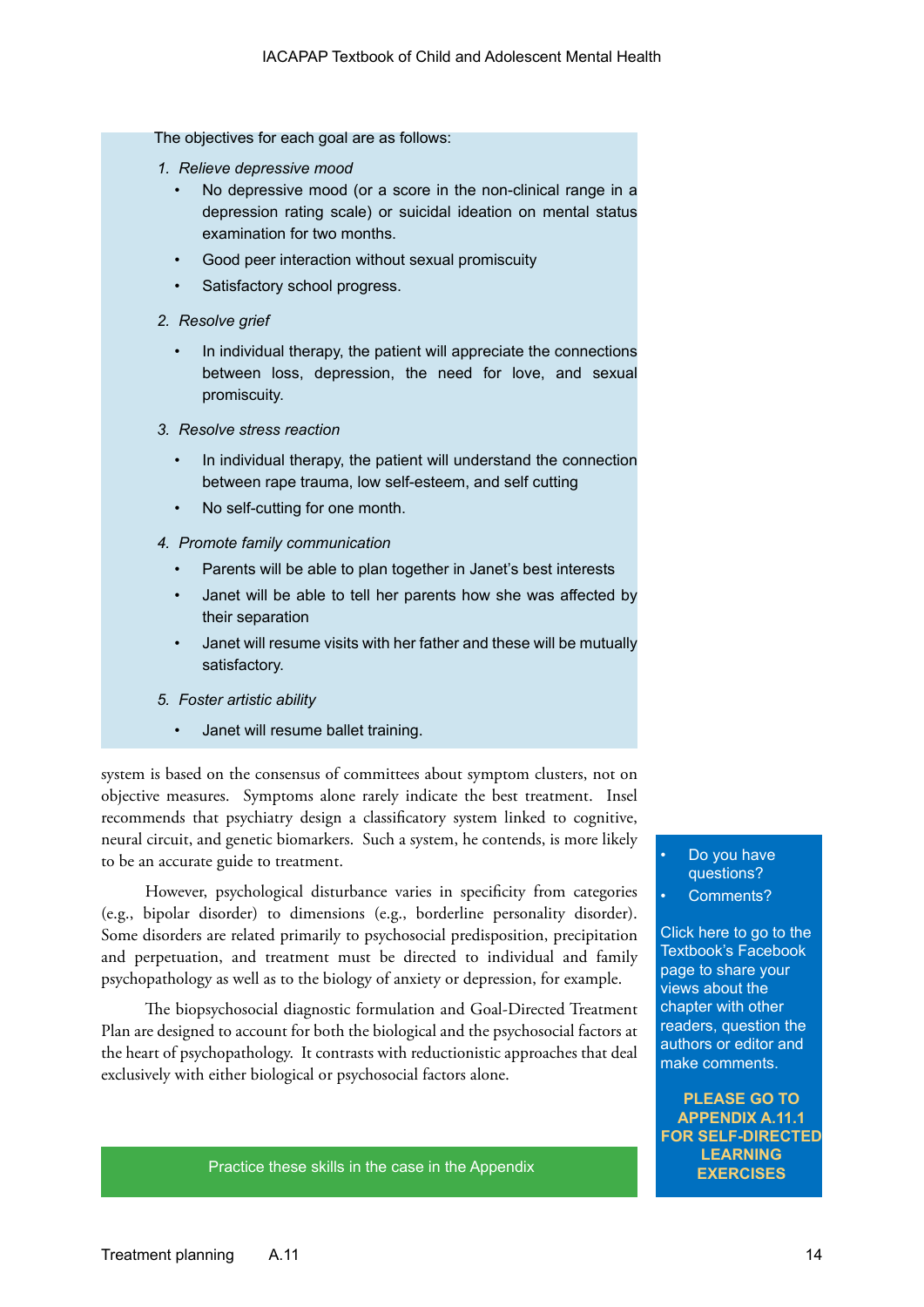## **REFERENCES**

- Amchin J (1991). *Psychiatric Diagnosis. A Biopsychosocial Approach Using DSM-III-R.* Washington, DC: American Psychiatric Press.
- American Psychiatric Association (2013). *Diagnostic & Statistical Manual of Mental Disorders, Fifth Edition*, Arlington VA: American Psychiatric Publishing.
- Faulkner LF, Kinzie JD, Angell R et al (1965). A comprehensive psychiatric formulation model. *Jounal of Psychiatric Education,* 9:189-203.
- Grant RL, Maltzky B (1972). Application of the Weed system to psychiatric records. *International Journal of Psychiatry in Medicine,* 3:119-129.
- Harper G (1989). Focal inpatient treatment planning. *Journal of the American Academy of Child & Adolescent Psychiatry,* 28:31-37.
- Insel TR (2013). Transforming diagnosis. Director's Blog, NIMH, April 29. <nimh.nih.gov/about/ director/2013/transforming-diagnosis.shtml>
- Leigh H, Reiser, MF (1993*). The Patient: Biological, Psychological and Social Dimensions of Medical Practice* (2nd ed), New York, NY: Plenum.
- Nurcombe B (1989). Goal-directed treatment planning and the principles of brief hospitalization. *Journal of the American Academy of Child & Adolescent Psychiatry,*  28:26-30.
- Nurcombe B, Gallagher RM (1986). *The Clinical Process in Psychiatry: Diagnosis and Management Planning*, New York, NY: Cambridge.
- Perry S, Cooper AM, Michels MD (1987). The psychodynamic formulation: Its purpose, structure, and clinical application. *American Journal of Psychiatry,*144:543-550.
- Scadding JG (1967). Diagnosis: The clinician and the computer. *Lancet*, 2 (7521):877-882.
- Shapiro T (1989). The psychodynamic formulation in child and adolescent psychiatry. *Journal of American Academy of Child & Adolescent Psychiatry ,*26:675-680.
- Sperry L (1992). Demystifying the psychiatric case formulation. *Jefferson Journal of Psychiatry*, 10:12-19.
- Sperry LT, Gudeman JE, Faulkner LR (1992). *Psychiatric Case Formulations.* Washington, DC: American Psychiatric Press.
- Weed LL (1969). *Medical Records, Medical Evaluation and Patient Care.* Cleveland, OH: Case Western Reserve University Press.
- World Health Organization (1992). *The ICD-10 Classification of Mental and Behavioural Disorders: Clinical Descriptions and Diagnostic Guidelines.* Geneva: World Health Organization.

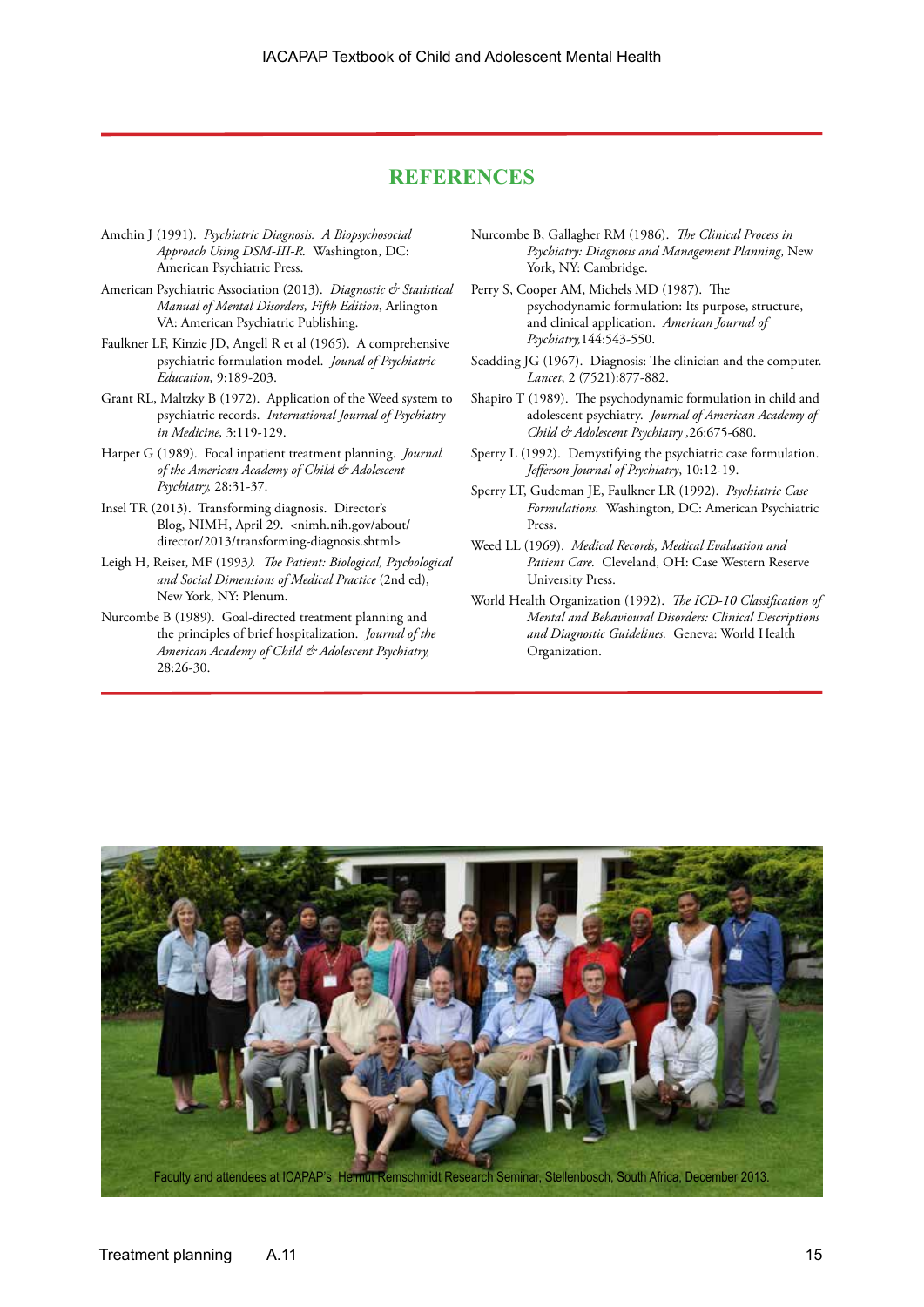# **Appendix A.11.1**

**Below is the summary of a hypothetical case (a composite of several real patients) kindly provided by Associate Professor Dr Susan MK Tan, Department of Psychiatry, Faculty of Medicine,Universiti Kebangsaan Malaysia Medical Center (UKMMC), Kuala Lumpur, Malaysia). Please read the case, make a provisional diagnosis and a problemoriented treatment plan as described in the chapter. You may then compare your plan with the model answer.**

## **Danial**

Danial, an 8-year-old Malaysian male, is the elder of two siblings. He has been referred to the child psychiatry clinic by a school counsellor who noticed new and old scars and bruises on his arms. Hidden by his long pants were numerous marks due to lashings with a *rotan*, a long pliant cane.

Danial's Chinese mother was formerly a Taoist. His father is a Muslim of Malay ethnicity. The parents fell in love while working together in a supermarket. Their marriage was accepted reluctantly by the conservative maternal grandparents who said, "Why can't you find someone of your own kind? Now you have to convert to another religion to marry this man". His paternal grandparents are more accepting. The parents became traders in the night markets, selling trinkets and souvenirs. They shift daily from one market to another in their battered van, barely making ends meet. They take their children with them while they work as there is no one to babysit them.

While his parents work, Danial and his sister are expected to sit at a table and do their homework, draw or play. Sara, Danial's 7-yearold sister, completes everything by herself and then helps out in the stall. She can already calculate the correct change for customers. Danial has problems reading and writing.

He confuses p's and q's, can barely write his name, and has difficulty with arithmetic. He is better with his hands and is much sought after by his sister and other children to repair toys. When his parents work he prefers to wander from stall to stall. He makes friends easily but always with younger children or teenagers who have him run errands. He was once seen smoking by his father who caned him. His parents compare Danial adversely with his sister.

His maternal grandparents blame the mother for ignoring their advice, when she was expecting Danial, not to visit a zoo (where she was frightened by a monkey). According to the grandparents' beliefs, that incident and his mother's marrying outside of her race had displeased the ancestors who had thus cursed Danial to behave like a monkey, never still.

At school, Danial is regarded as a naughty boy who cannot sit still. He is inattentive and at the bottom of the class. His physical education teacher says he excels in football and won a gold medal in the 100 meter dash. However, Danial does not share his problems, even with him.

Danial has many friends among the younger children but few of his own age. He is often reprimanded by teachers for cutting queues, butting in when others are talking, and not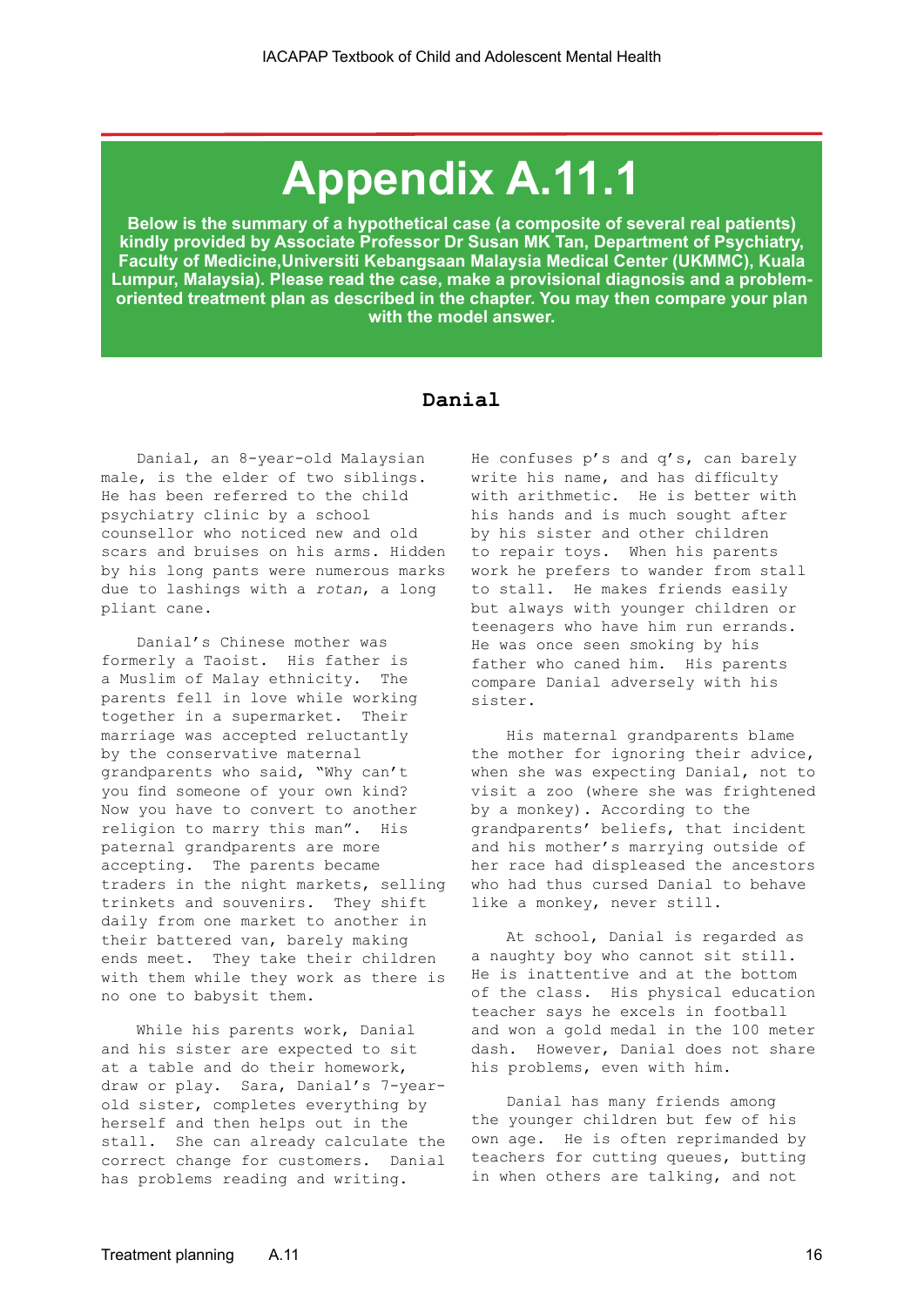taking turns at games. Danial hits other children when he is unhappy with them but he sometimes gives them items filched from his parents' stall.

Danial accompanies his parents to the clinic. He is small and thin for his age, below the fiftieth percentile for height and weight. He is wearing an old, dirty school uniform and has holes in his shoes. He is not pale and does not have dysmorphic features. The general physical examination is normal. At first his eye contact is poor. He fidgets in his seat and is reluctant to say anything bad about his parents saying that is against family rules. However, when he realizes that the therapist wants to help him, he breaks down and weeps. He says he has been sad, angry and jealous for a long time but trying not to feel that way. He admits to having problems sleeping. He sometimes wakes up screaming when he has nightmares of being hit by his father. He has felt irritable over the last year, especially when he is ridiculed for not being able to read and write. He accepts him as he is and does the thinks of killing himself but doesn't accounts and paperwork for their know how. He enjoys athletics and looks up to the sportsmaster who is the only teacher who says kind things to him.

Danial admits that his father and mother beat him frequently when he loses or breaks things, or when he disappears from the stall when they are working. They never explain why they beat him. He has felt unhappy for as long as he can remember, and thinks nobody loves him. His maternal grandparents say he is like a monkey. He thinks

his parents don't love him as they compare him with his sister and ask, "Why can't you be like her?". His parents rarely do nice, enjoyable things with him. They bought him a football for his last birthday but it was confiscated by his father when he broke a window. For festive seasons like *Aid Mubarak*, which he celebrated with his paternal grandparents, or Chinese New Year, which he celebrated with his maternal grandparents, he received only one set of new clothes whilst his sister was given several outfits by relatives. He often thinks of running away but does not know where to go.

When interviewed, his parents admit they hit him at least once a week. They regard this as the Asian way of disciplining children. They were both brought up by strict parents. Danial's father reveals that he himself had problems sitting still and focussing on schoolwork. He still does not read or write well. This was one of the reasons he fell in love with his wife: she business. Danial was an "accident". The parents had to get married quickly to hide the fact that he was conceived out of wedlock (which would have been a serious problem for the grandparents on both sides). They insist they love Danial but his misadventures stress them, especially as they are struggling to make ends meet. They do not think he has problems other than naughtiness and disobedience.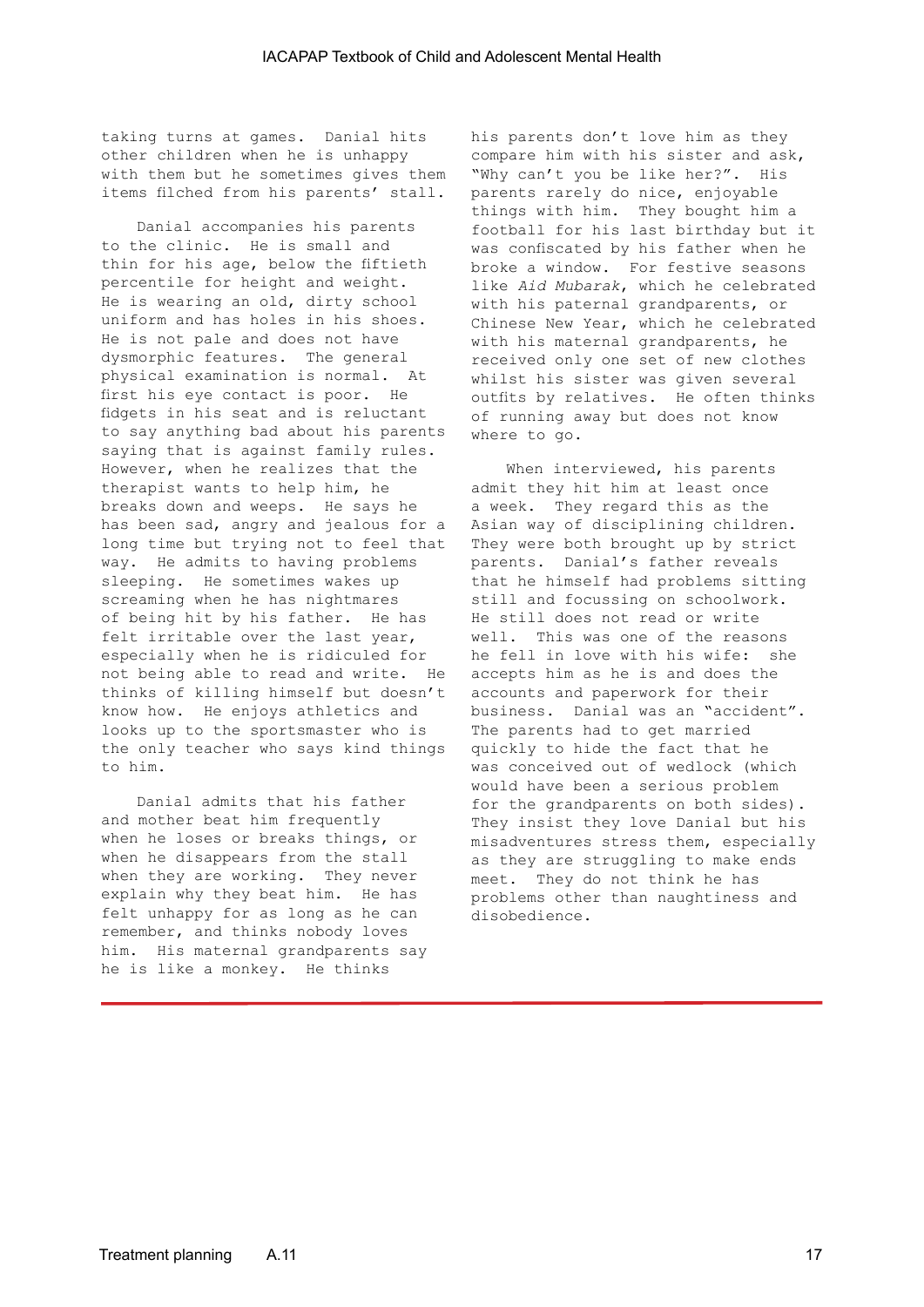# **MODEL ANSWER**

**Compare your management plan with the one suggested here. Keep in mind that the model answer is not the only way of dealing with Danial's problems. There may be other means of taking care of them depending for example on the availability of services, access to medication, cultural issues, or local circumstances. The model answer is provided as a guide for discussion of the issues that may need to be addressed.**

# **PROVISIONAL DIAGNOSTIC FORMULATION**

The categorical provisional diagnoses (according to DSM-5) are:

- Attention-deficit hyperactivity disorder (ADHD)
- Possible specific learning disorder (with impairment in written expression and arithmetic) (SLD)
- Possible borderline or low-average intellectual functioning
- Depressive disorder: dysthymia.

Intelligence and educational testing are required to rule in or out SLD and intellectual disability. He may have SLD alone, intellectual disability alone, or a combination of the two.

Danial's inattention, hyperactivity, impulsiveness, and learning problems are probably innate. The combination of inattentiveness, hyperactivity and learning disorder have caused academic failure and low self esteem. His self esteem has been further eroded as a result of the coerciveness, overpunitiveness, and rejection of his overstressed parents, and by his maternal grandparents' "folk" personifications of him as a monkey and their belief he was cursed.

Without treatment, the prognosis is poor. There are risks of suicide or juvenile delinquency if he is further alienated from his family. Much depends on whether the school can be mobilized to provide educational evaluation and remedial teaching. The clinician's capacity to engage and support the parents is crucial. Their attitude to discipline should not be criticized. Rather, alternative approaches to child-rearing should be gently encouraged on the basis that punishment alone has not worked. The parents are more likely to cooperate if stimulant medication is rapidly effective. The promotion of Danial's practical skills and athletic ability will help to compensate for his low self esteem.

## **Investigations**

- Paediatric examination of his short stature
- Intelligence testing
- Educational testing (to clarify the existence and extent of specific learning disability)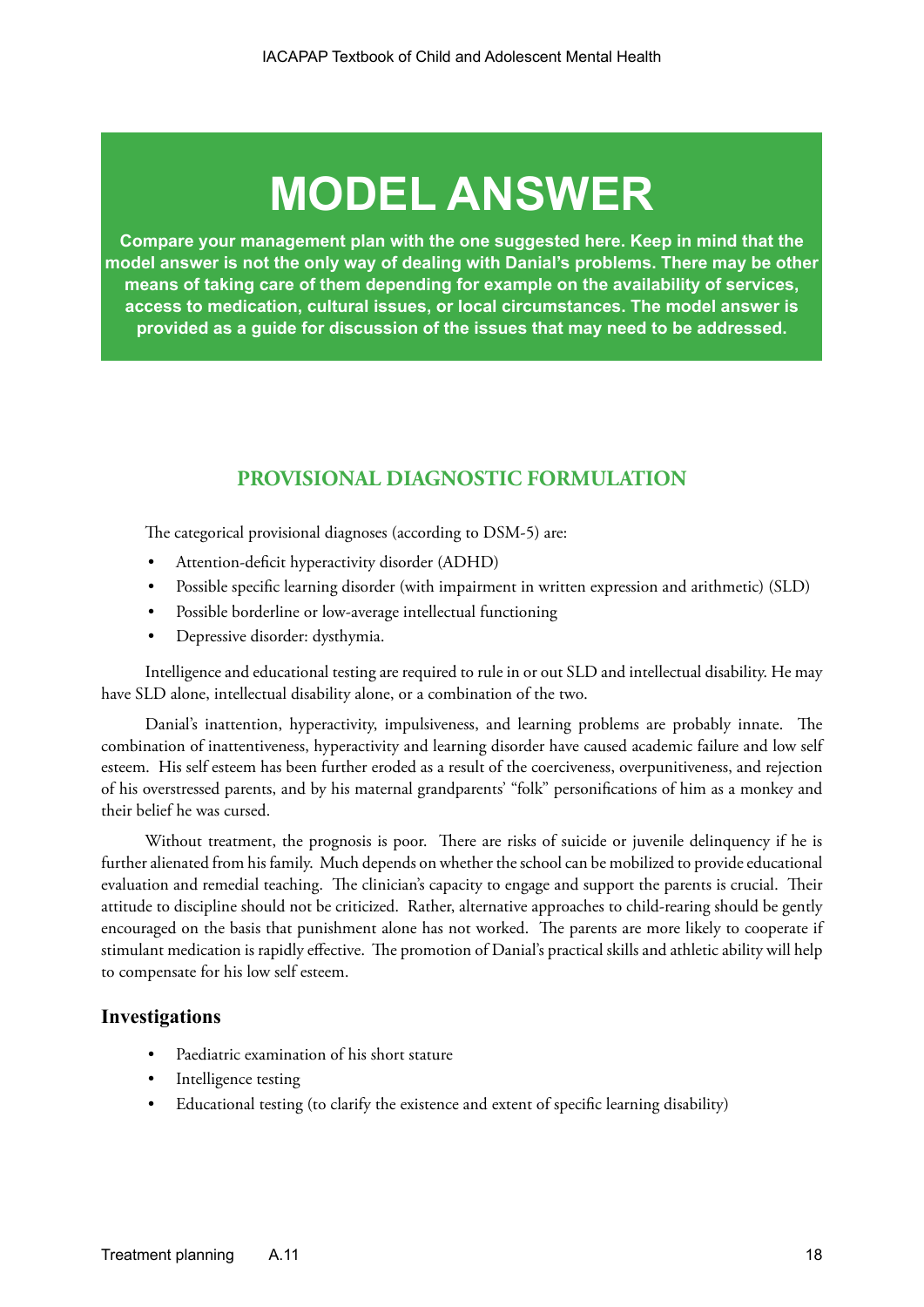# **TREATMENT PLAN**

Danial is an 8-year-old boy, the older of two siblings born to a couple of mixed Chinese and Malay parents. His mother converted from Taoism to father's religion of Islam before marriage.

# **Pattern**

Danial presents with the following symptoms and signs:

- Short, underweight
- Scruffy
- Poor eye contact
- Fidgety
- Won't sit still in school
- Inattentive
- Possible perceptual immaturity
- Breaks things, cuts queues, butts in, doesn't take turns in conversation
- Doesn't mix well with peers
- Keeps his problems to himself
- Thinks his parents don't love him because he is bad
- Feels disfavoured
- Thinks of running away or suicide
- Hits peers or gives them presents
- Steals from parents
- Insomnia and nightmares of being beaten
- Sad, angry, jealous

# **Predisposing problems**

- Premarital pregnancy forcing early marriage
- Mixed marriage opposed by maternal grandparents
- Father inattentive and hyperactive in school with problems of literacy and numeracy (possible ADHD and learning disorder, suggesting a genetic predisposition)

# **Precipitating/perpetuating problems**

- Poverty
- Stressful parental work situation
- Excessive physical discipline by both parents, especially father (justified by parents as the cultural norm)
- Coercive child rearing
- Compared unfavourably by parents to younger sister
- Folk explanations by grandparents ("monkey" identification and punishment for mixed marriage)
- Poor school performance
- Lack of friends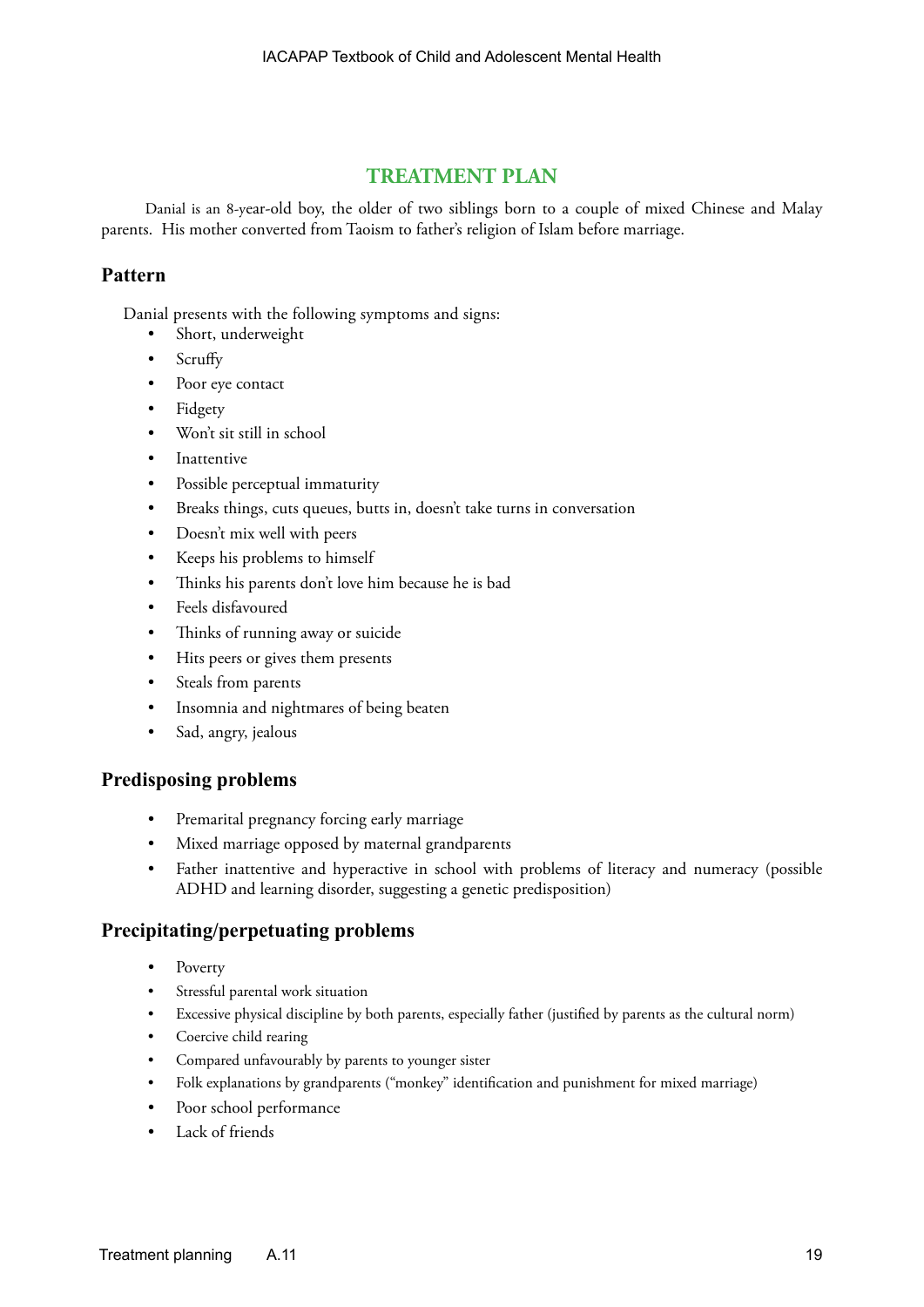# **Potentials**

- Repairs toys
- Athletic ability
- Good relationship with sportsmaster.

# **Target problems/potentials**

- 1. Inattention/hyperactivity/ impulsiveness
- 2. Learning problems
- 3. Educational support
- 4. Coercive child rearing
- 5. Dysthymia
- 6. Athletic and practical ability

# **TREATMENT GOALS**

# **1. Improve attention, activity level and impulse control**

- Education of teachers (school conference)
- Education of parents (parental counselling)
- Stimulant medication, preferably long-acting (medication should have a beneficial effect within two weeks to one month).

# **2. Remediate learning problems**

• Remedial education for specific learning disorder (this will take six months to two years)

# **3. Provide educational support**

Education of school staff (teachers, school counsellor, sportsmaster, principal) at school conferences about the nature of ADHD, SLD, and the need to promote potentials. Monthly school conferences will be required for six to twelve months

# **4. Improve quality of parental child-rearing and discipline**

- Parental counselling
- *• Triple-P\* Positive Parenting Program* or other form of parent education to improve their parenting style and reduce coercive practices
- Possible education of maternal grandparents in similar positive practices
- These interventions will probably require six months to one year.

*\**T[riple P – Positive](http://www.triplep.net/glo-en/home/ )  [Parenting Program®](http://www.triplep.net/glo-en/home/ ) is one of the many parenting and family support programs available to prevent as well as treat behavioural and emotional problems in children and teenagers drawing on social learning, cognitive behavioural and developmental theory.